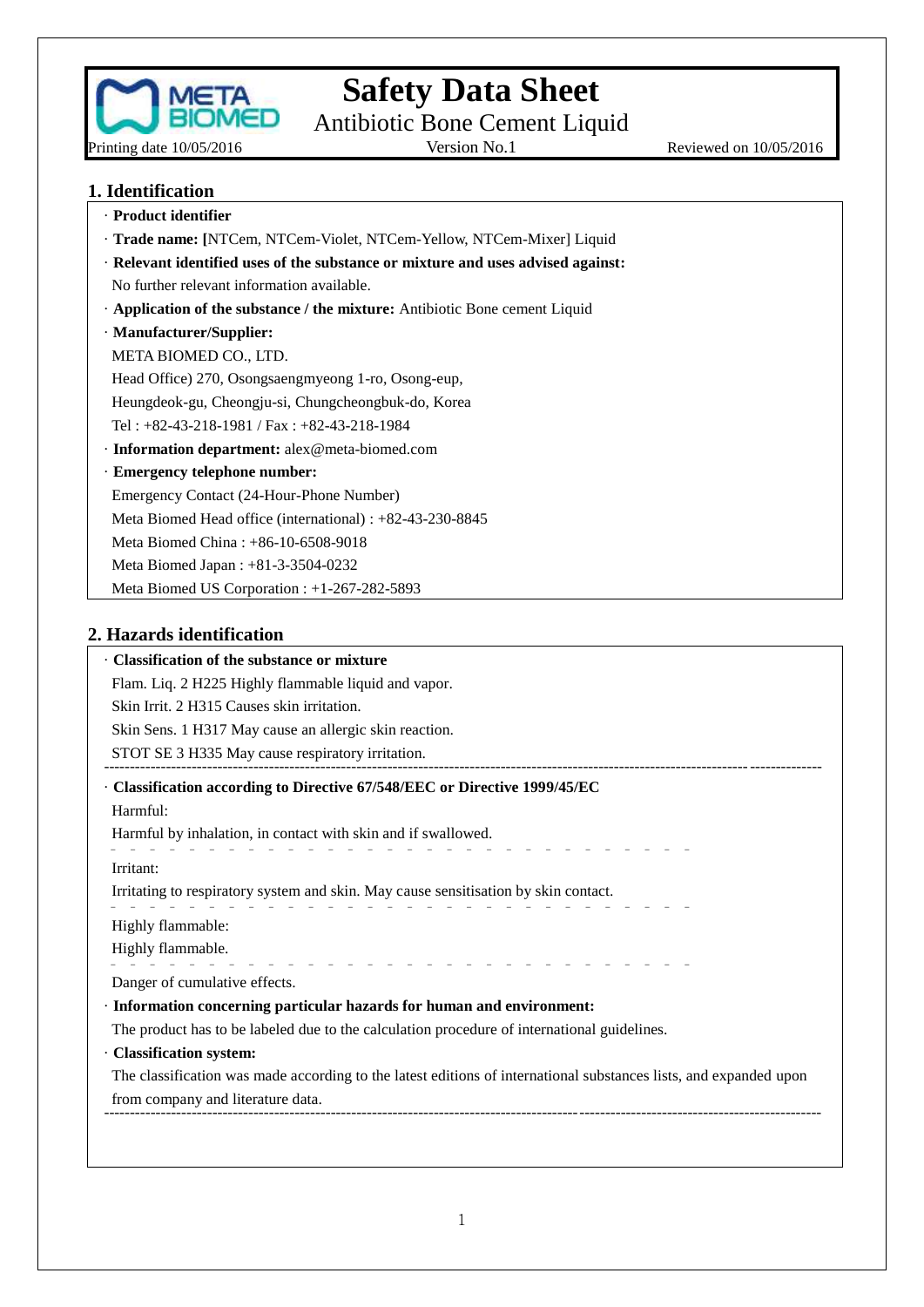

# **Safety Data Sheet**

Antibiotic Bone Cement Liquid<br>Version No.1

Reviewed on 10/05/2016

- · **Label elements**
- · **GHS label elements**
- The product is classified and labeled according to the Globally Harmonized System (GHS).
- · **Hazard pictograms**



- · **Signal word:** Danger
- · **Hazard-determining components of labeling:** methyl methacrylate
- · **Hazard statements:**

Highly flammable liquid and vapor.

Causes skin irritation.

May cause an allergic skin reaction.

May cause respiratory irritation.

· **Precautionary statements**

Keep away from heat/sparks/open flames/hot surfaces. - No smoking.

Wear protective gloves/protective clothing/eye protection/face protection.

Take precautionary measures against static discharge.

In case of fire: Use for extinction: CO2, sand, extinguishing powder.

Store in a well-ventilated place.

- · **Classification system:**
- · **NFPA ratings (scale 0 - 4)**



· **HMIS-ratings (scale 0 - 4)**



- · **Other hazards**
- · **Results of PBT and vPvB assessment**
- · **PBT:** Not applicable.
- · **vPvB:** Not applicable.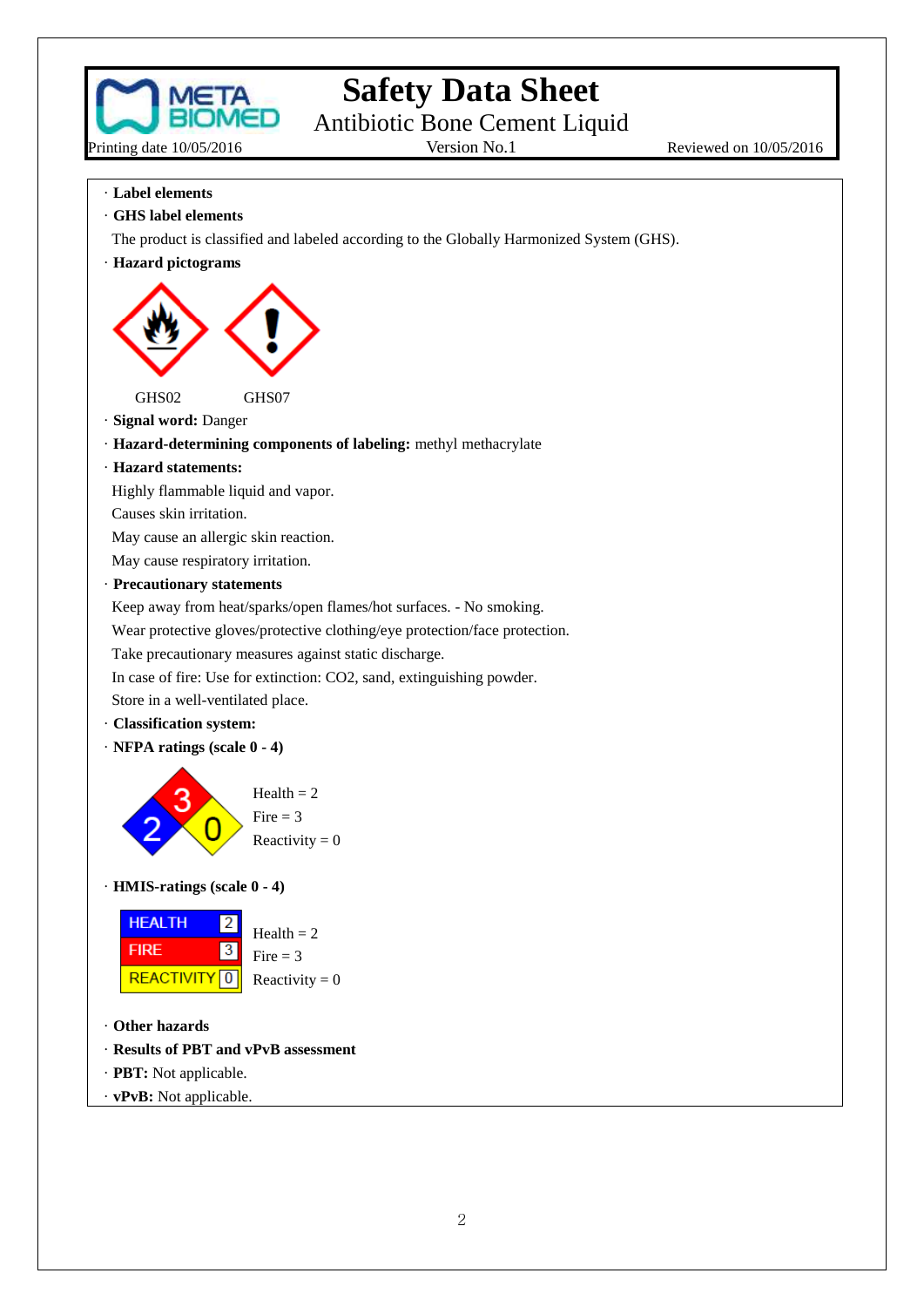

Antibiotic Bone Cement Liquid

Version No.1 Reviewed on  $10/05/2016$ 

#### **3. Composition/information on ingredients**

| <b>Chemical characterization: Mixtures</b> |                          |           |
|--------------------------------------------|--------------------------|-----------|
| · Dangerous components:                    |                          |           |
| $80 - 62 - 6$                              | methyl methacrylate      | 50-100%   |
| 99-97-8                                    | N,N-dimethyl-p-toluidine | $< 5.0\%$ |

#### **4. First aids measures**

#### · **Description of first aid measures**

- · **General information:** In case of accident or if you feel unwell, seek medical advice immediately.
- · **After inhalation:**
- Supply fresh air. If required, provide artificial respiration. Keep patient warm. Consult doctor if symptoms persist.
- · **After eye contact:** Rinse opened eye for several minutes under running water. Then consult a doctor.
- · **After swallowing:**

Rinse mouth with water.

Do not induce vomiting; immediately call for medical help.

- ·**Information for doctor:**
- · **Most important symptoms and effects, both acute and delayed:** No further relevant information available.
- · **Indication of any immediate medical attention and special treatment needed :**
- No further relevant information available.

### **5. Fire fighting measures**

- · **Extinguishing media**
- · **Suitable extinguishing agents:** CO2, sand, extinguishing powder. Do not use water.
- · **Special hazards arising from the substance or mixture:**

Can form explosive gas-air mixtures. Formation of toxic gases is possible during heating or in case of fire.

- · **Advice for firefighters**
- · **Protective equipment:** Mouth respiratory protective device.

· **Additional information** -

#### **6. Accidental release measures**

· **Personal precautions, protective equipment and emergency procedures**

Wear protective equipment. Keep unprotected persons away.

· **Environmental precautions:** Prevent seepage into sewage system, workpits and cellars.

#### · **Methods and material for containment and cleaning up:**

Absorb with liquid-binding material (sand, diatomite, acid binders, universal binders, sawdust).

Do not flush with water or aqueous cleansing agents

Send for recovery or disposal in suitable receptacles.

· **Reference to other sections**

See Section 7 for information on safe handling.

See Section 8 for information on personal protection equipment.

See Section 13 for disposal information.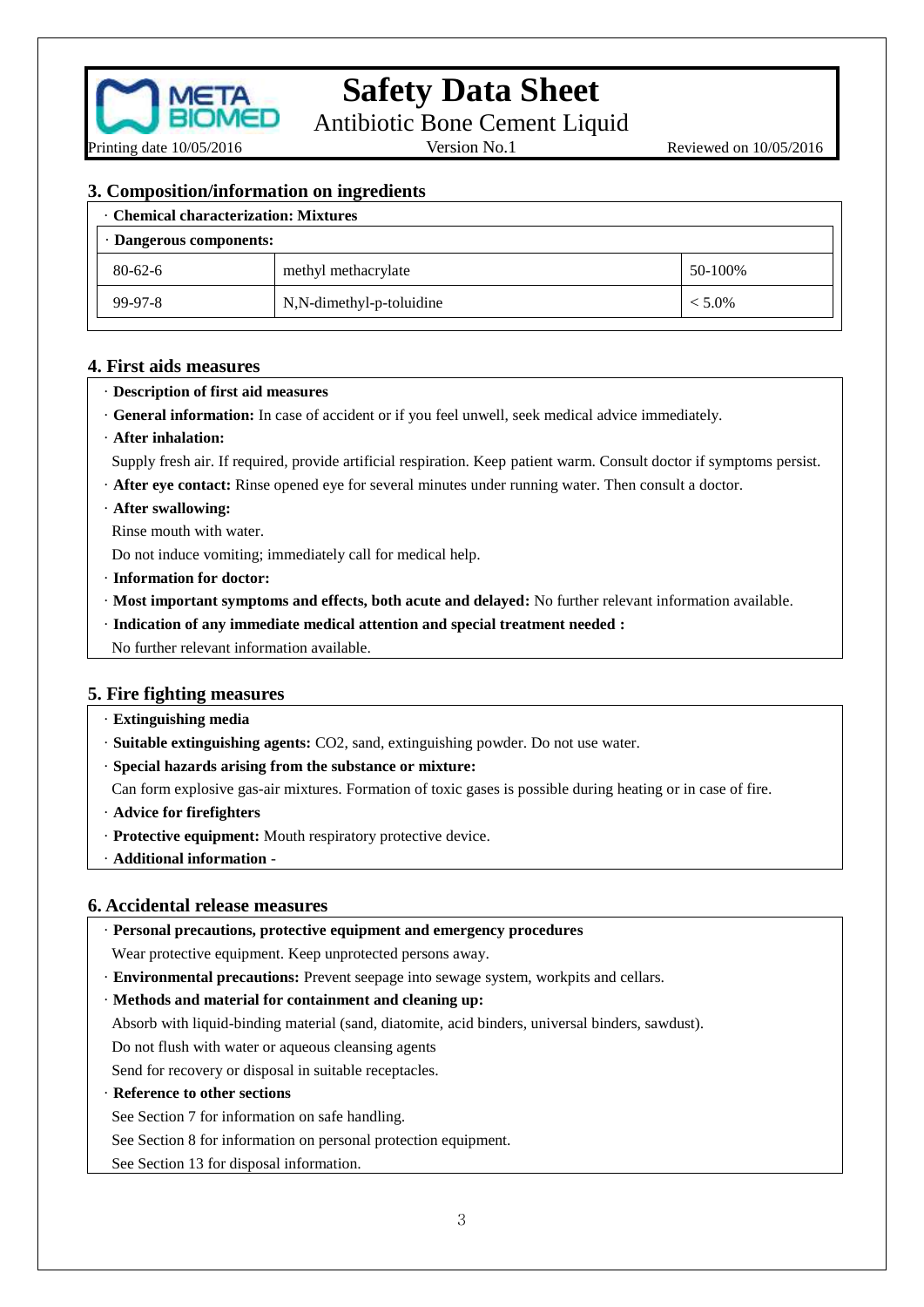

**Safety Data Sheet**

Antibiotic Bone Cement Liquid<br>Version No.1

Reviewed on 10/05/2016

#### **7. Handling and storage**

· **Handling:**

· **Precautions for safe handling:**

Wear protective equipment. Keep unprotected persons away.

Keep receptacles tightly sealed.

Ensure good ventilation/exhaustion at the workplace.

· **Information about protection against explosions and fires:**

Keep ignition sources away - Do not smoke. Protect against electrostatic charges.

- · **Conditions for safe storage, including any incompatibilities**
- · **Storage:**
- · **Requirements to be met by storerooms and receptacles:** Store in a cool location.
- · **Information about storage in one common storage facility:** Not required.
- · **Further information about storage conditions:** Store in cool, dry conditions in well sealed receptacles.
- · **Specific end use(s)** No further relevant information available.

#### **8. Exposure controls/personal protection**

| <b>Control parameters</b>                |                                                                        |  |  |  |
|------------------------------------------|------------------------------------------------------------------------|--|--|--|
|                                          | Components with limit values that require monitoring at the workplace: |  |  |  |
| 80-62-6 methyl methacrylate $(50-100\%)$ |                                                                        |  |  |  |
| <b>PEL</b>                               | Long-term value: $410 \text{ mg/m}^3$ , $100 \text{ ppm}$              |  |  |  |
| <b>REL</b>                               | Long-term value: $410 \text{ mg/m}^3$ , $100 \text{ ppm}$              |  |  |  |
| <b>TLV</b>                               | Short-term value: 410 mg/m <sup>3</sup> , 100 ppm                      |  |  |  |
|                                          | Long-term value: $205 \text{ mg/m}^3$ , 50 ppm                         |  |  |  |
|                                          | (SEN) NIC-DSEN, RSEN                                                   |  |  |  |
|                                          | 99-97-8 N,N-dimethyl-p-toluidine $(<5.0\%)$                            |  |  |  |
| <b>WEEL</b>                              | Long-term value: 0.5 ppm                                               |  |  |  |
| <b>Exposure controls</b>                 |                                                                        |  |  |  |
|                                          | · Personal protective equipment:                                       |  |  |  |
|                                          | · General protective and hygienic measures:                            |  |  |  |
|                                          | Keep away from foodstuffs, beverages and feed.                         |  |  |  |
|                                          | Immediately remove all soiled and contaminated clothing.               |  |  |  |

Wash hands before breaks and at the end of work.

Avoid contact with the eyes and skin.

- · **Breathing equipment:** Not necessary if room is well-ventilated.
- · **Protection of hands:**



Protective gloves

Check protective gloves prior to each use for their proper condition.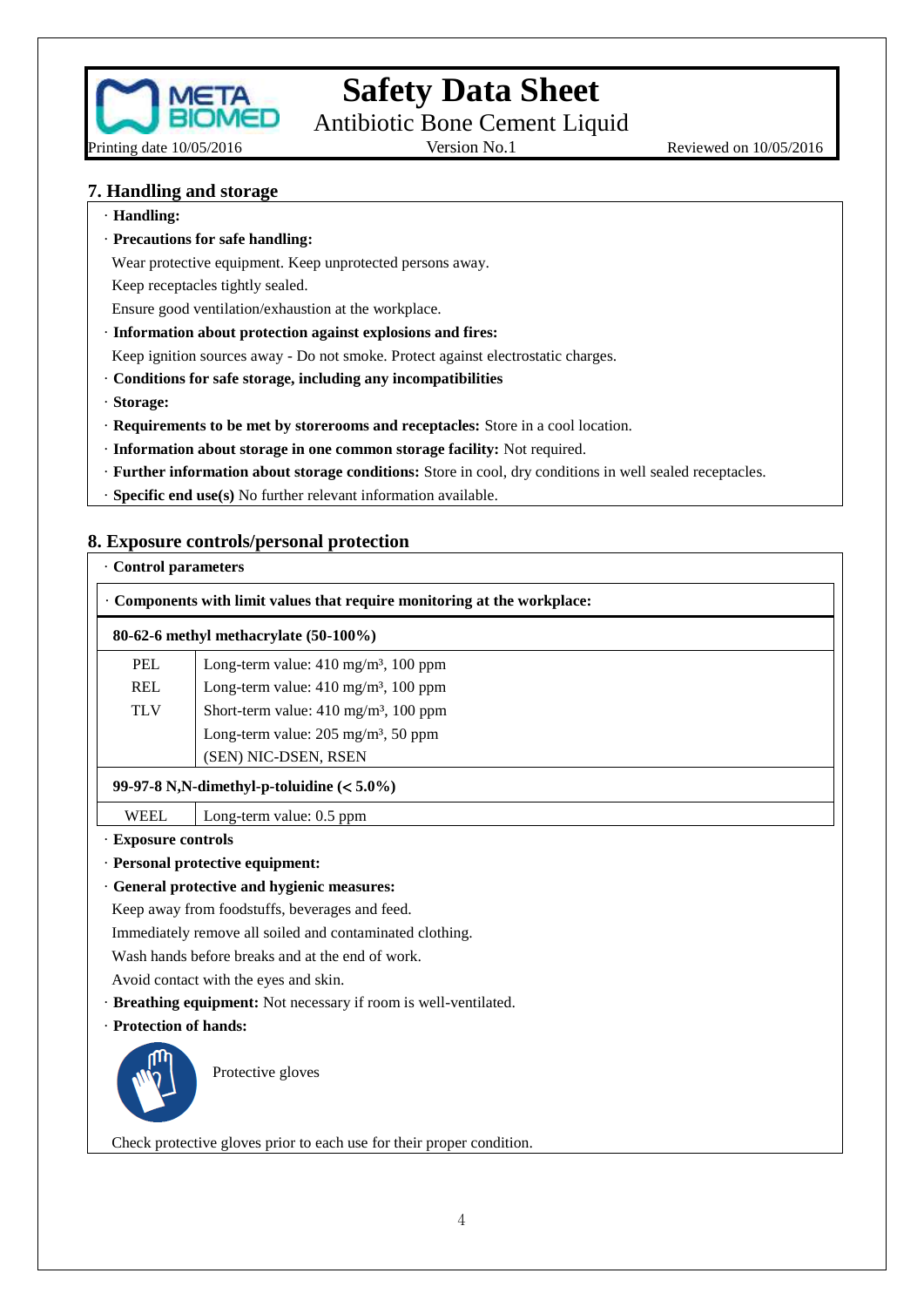

Antibiotic Bone Cement Liquid<br>Version No.1

Reviewed on 10/05/2016

· **Material of gloves**

Printing date 10/05/2016

The selection of the suitable gloves does not only depend on the material, but also on further marks of quality and varies from manufacturer to manufacturer. As the product is a preparation of several substances, the resistance of the glove material can not be calculated in advance and has therefore to be checked prior to the application.

#### · **For the permanent contact gloves made of the following materials are suitable:**

For example:

Glove system consisting of two superimposed wearing gloves:

inner glove made of latex, outer glove made of polyethylene

· **Eye protection:** Safety glasses

· **Body protection:** Light weight protective clothing

### **9. Physical and chemical properties**

| · Information on basic physical and chemical                                            | · Explosion limits:                                                          |
|-----------------------------------------------------------------------------------------|------------------------------------------------------------------------------|
| properties                                                                              | Lower: $2.1$ Vol %                                                           |
| <b>General Information</b>                                                              | <b>Upper:</b> 12.5 Vol %                                                     |
| $\cdot$ Appearance:                                                                     |                                                                              |
| Form: Fluid                                                                             | · Vapor pressure at 20 °C (68 °F): 47 hPa (35 mm Hg)                         |
| <b>Color:</b> Green                                                                     | • <b>Density at 20 °C (68 °F):</b> 0.94 g/cm <sup>3</sup> (7.844 lbs/gal)    |
| · Odor: Characteristic                                                                  | · Relative density Not determined.                                           |
| · Odour threshold: Not determined.                                                      | · Vapour density Not determined.                                             |
| $\cdot$ pH-value: Not determined.                                                       | · Evaporation rate Not determined.                                           |
| Change in condition<br>Melting point/Melting range: -48 $^{\circ}$ C (-54 $^{\circ}$ F) | · Solubility in / Miscibility with<br><b>Water at 20 °C (68 °F):</b> 1.6 g/l |
| <b>Boiling point/Boiling range:</b> 101 °C (214 °F)                                     | · Partition coefficient (n-octanol/water):                                   |
| $\cdot$ Flash point: 10 °C (50 °F)                                                      | Not determined.                                                              |
| · Flammability (solid, gaseous): Not applicable.                                        | · Viscosity:                                                                 |
|                                                                                         | <b>Dynamic:</b> Not determined.                                              |
| $\cdot$ Ignition temperature: 430 °C (806 °F)                                           | Kinematic: Not determined.                                                   |
| · Decomposition temperature: Not determined.                                            | · Solvent content:                                                           |
| · Auto igniting: Not determined.                                                        | <b>Organic solvents:</b> 0.0 %<br>Other information:                         |
| · Danger of explosion: Not determined.                                                  | No further relevant information available.                                   |

#### **10. Stability and reactivity**

- · **Reactivity**
- · **Chemical stability**
- · **Thermal decomposition / conditions to be avoided:**

No decomposition if used and stored according to specifications.

· **Possibility of hazardous reactions:** No dangerous reactions known.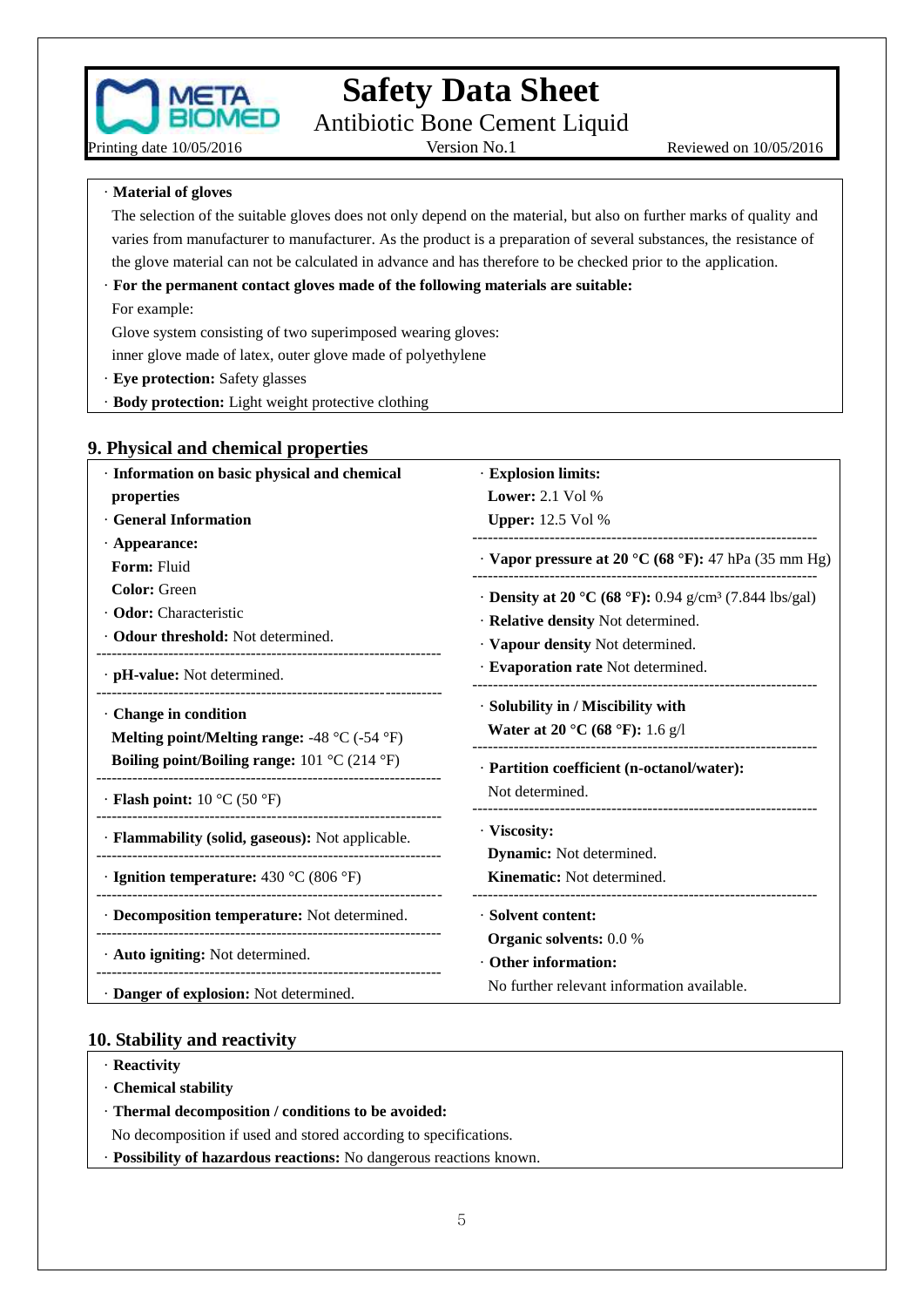

Antibiotic Bone Cement Liquid<br>Version No.1

Reviewed on 10/05/2016

- · **Conditions to avoid:** No further relevant information available.
- · **Incompatible materials:** No further relevant information available.
- · **Hazardous decomposition products:** No dangerous decomposition products known.

### **11. Toxicological information**

|                                           | · Information on toxicological effects                        |                           |  |
|-------------------------------------------|---------------------------------------------------------------|---------------------------|--|
| · Acute toxicity:                         |                                                               |                           |  |
|                                           | · LD/LC50 values that are relevant for classification:        |                           |  |
| 80-62-6 methyl methacrylate               |                                                               |                           |  |
| Oral                                      | LD50                                                          | 7872 mg/kg (rat)          |  |
| Dermal                                    | LD50                                                          | $>5000$ mg/kg (rabbit)    |  |
| Inhalative                                | LC50/4 h                                                      | $29.8 \text{ mg/l}$ (rat) |  |
|                                           | 99-97-8 N,N-dimethyl-p-toluidine                              |                           |  |
| Oral                                      | LD50                                                          | $500 \text{ mg/kg}$ (rat) |  |
| · Primary irritant effect:                |                                                               |                           |  |
|                                           | $\cdot$ on the skin: Irritant to skin and mucous membranes.   |                           |  |
| $\cdot$ on the eye: No irritating effect. |                                                               |                           |  |
|                                           | · Sensitization: Sensitization possible through skin contact. |                           |  |
| · Additional toxicological information:   |                                                               |                           |  |
| · Carcinogenic categories                 |                                                               |                           |  |
|                                           | · IARC (International Agency for Research on Cancer)          |                           |  |
| $80 - 62 - 6$                             | Methyl methacrylate                                           | 3                         |  |
|                                           | · NTP (National Toxicology Program)                           |                           |  |
| None of the ingredients is listed.        |                                                               |                           |  |

### **12. Ecological information**

- · **Toxicity**
- · **Aquatic toxicity:** No further relevant information available.
- · **Persistence and degradability** No further relevant information available.
- · **Behavior in environmental systems:**
- · **Bioaccumulative potential** No further relevant information available.
- · **Mobility in soil** No further relevant information available.
- · **Additional ecological information:**
- · **General notes:** Avoid transfer into the environment.
- · **Results of PBT and vPvB assessment**
- · **PBT:** Not applicable.
- · **vPvB:** Not applicable.
- · **Other adverse effects** No further relevant information available.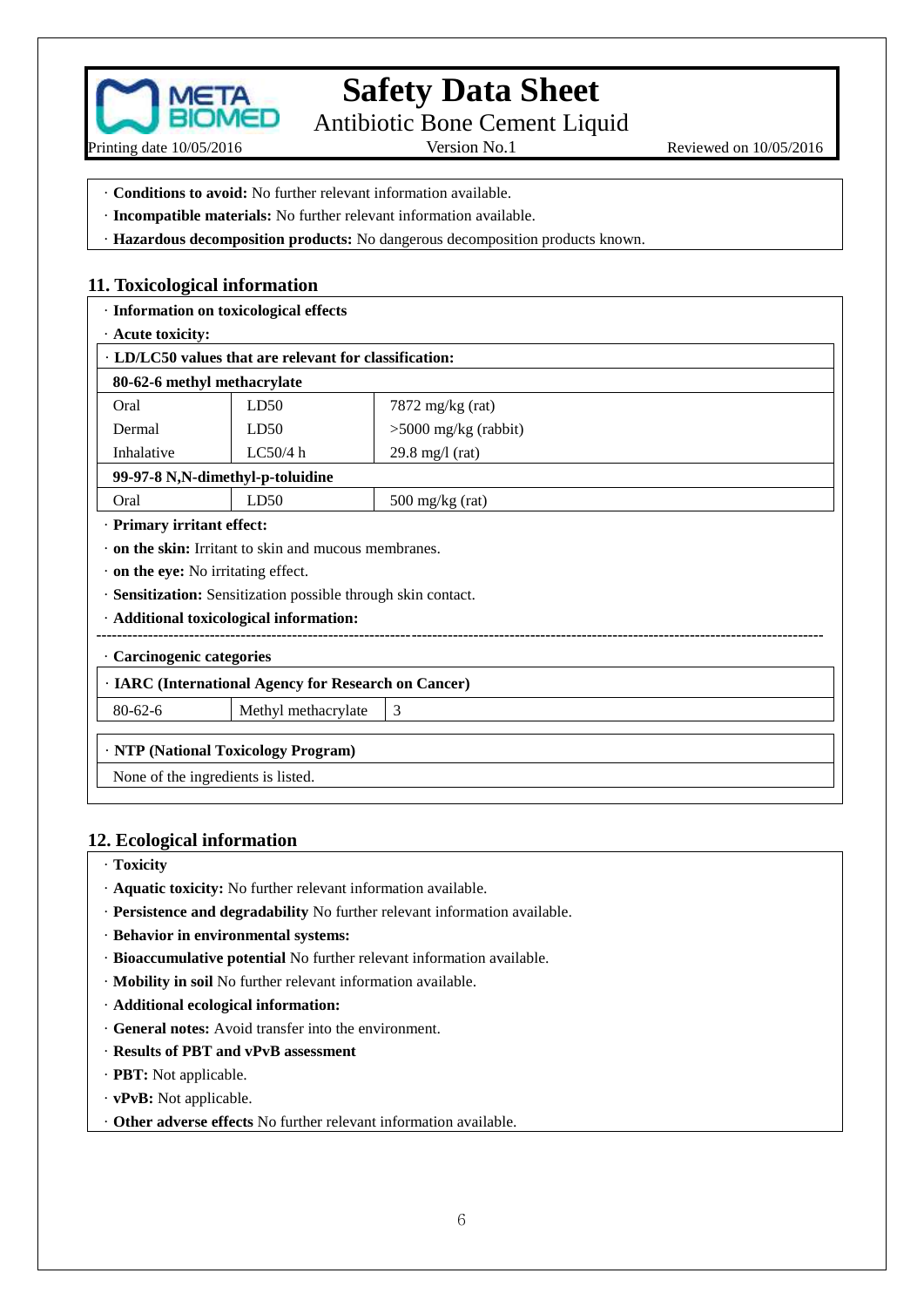

# **Safety Data Sheet**

Antibiotic Bone Cement Liquid<br>Version No.1

Reviewed on 10/05/2016

#### **13. Disposal considerations**

- · **Waste treatment methods**
- · **Recommendation:**

Must not be disposed of together with household garbage. Do not allow product to reach sewage system. Small quantities can be polymerized with the matching system component(s) and the cured solid material can be disposed of with the regular garbage. Larger quantities must be disposed of following the regulations of the local

- authorities. · **Uncleaned packagings:**
- · **Recommendation:** Disposal must be made according to official regulations.

#### **14. Transport information**

| · UN-Number                            | · Packing group                                                                                     |
|----------------------------------------|-----------------------------------------------------------------------------------------------------|
| · DOT, ADR, IMDG, IATA: UN1247         | · DOT, ADR, IMDG, IATA: II                                                                          |
| · UN proper shipping name              | · Environmental hazards:                                                                            |
| · DOT, ADR, IMDG, IATA:<br>Void        | · Marine pollutant:<br>N <sub>0</sub>                                                               |
| · Transport hazard class(es)           | · Special precautions for user:                                                                     |
| $\cdot$ DOT                            | Warning: Flammable liquids                                                                          |
|                                        | · Danger code (Kemler): 339                                                                         |
| <b>FLAMMABLE LIQUID</b>                | · EMS Number: F-E,S-D                                                                               |
| · Class: 3 Flammable liquids.          | · Transport in bulk according to Annex II of<br><b>MARPOL73/78 and the IBC Code:</b> Not applicable |
| $\cdot$ Label: 3                       | · UN "Model Regulation":                                                                            |
| _________________<br>· ADR, IMDG, IATA | UN1247, Methyl methacrylate monomer, stabilized,<br>solution, 3, II                                 |
| · Class: 3 Flammable liquids           |                                                                                                     |
| $\cdot$ Label: 3                       |                                                                                                     |

### **15. Regulatory information**

· **Safety, health and environmental regulations/legislation specific for the substance or mixture** · **Sara**

· **Section 355 (extremely hazardous substances):**

None of the ingredient is listed.

· **Section 313 (Specific toxic chemical listings):**

80-62-6 methyl methacrylate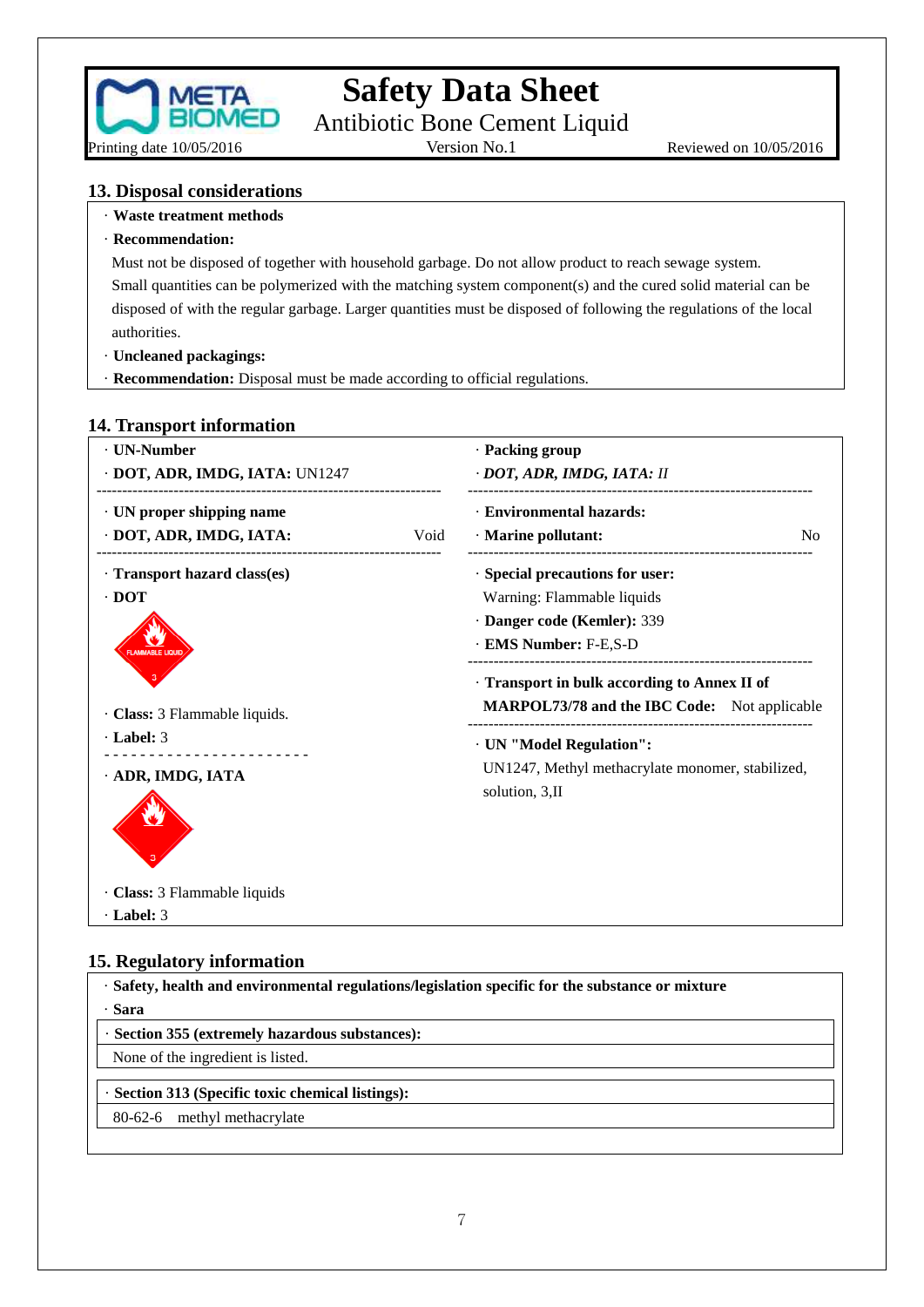

Antibiotic Bone Cement Liquid

Printing date 10/05/2016

Version No.1 Reviewed on  $10/05/2016$ 

| · TSCA (Toxic Substances Control Act):                                                   |  |
|------------------------------------------------------------------------------------------|--|
| Medical devices are exempted from TSCA.                                                  |  |
| All ingredients are listed.                                                              |  |
| · Proposition 65                                                                         |  |
| Chemicals known to cause cancer:                                                         |  |
| None of the ingredients is listed.                                                       |  |
|                                                                                          |  |
| Chemicals known to cause reproductive toxicity for females:                              |  |
| None of the ingredients is listed.                                                       |  |
| Chemicals known to cause reproductive toxicity for males:                                |  |
| None of the ingredients is listed.                                                       |  |
| Chemicals known to cause developmental toxicity:                                         |  |
| None of the ingredients is listed.                                                       |  |
| Cancerogenity categories                                                                 |  |
| <b>EPA (Environmental Protection Agency)</b>                                             |  |
| $80 - 62 - 6$<br>methyl methacrylate<br>E, NL                                            |  |
| TLV (Threshold Limit Value established by ACGIH)                                         |  |
| $80 - 62 - 6$<br>methyl methacrylate<br>A4                                               |  |
|                                                                                          |  |
| · NIOSH-Ca (National Institute for Occupational Safety and Health)                       |  |
| None of the ingredients is listed.                                                       |  |
| <b>OSHA-Ca (Occupational Safety &amp; Health Administration)</b>                         |  |
| None of the ingredients is listed.                                                       |  |
| <b>GHS</b> label elements                                                                |  |
| The product is classified and labeled according to the Globally Harmonized System (GHS). |  |
| · Hazard pictograms                                                                      |  |
|                                                                                          |  |
|                                                                                          |  |
| GHS02<br>GHS07                                                                           |  |
| · Signal word Warning<br>· Hazard-determining components of labeling:                    |  |
| methyl methacrylate                                                                      |  |
| · Hazard statements                                                                      |  |
| Highly flammable liquid and vapor.                                                       |  |
| Causes skin irritation.                                                                  |  |
| May cause an allergic skin reaction.                                                     |  |
| May cause respiratory irritation.                                                        |  |